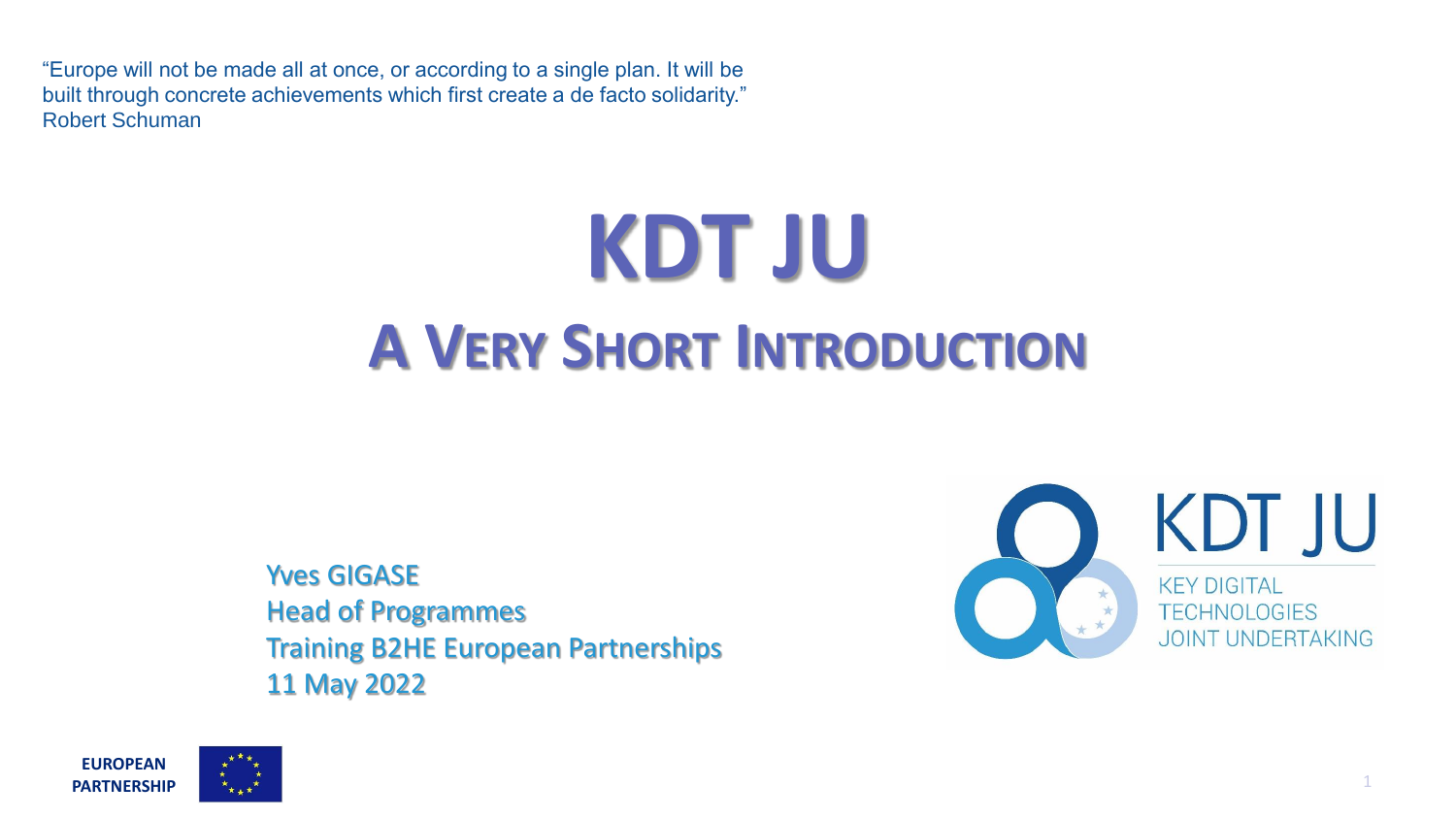## **KDT JU BUILDING ON:**

First generation JUs: ENIAC & ARTEMIS JU 2008-2014

- **full bottom-up**
- 2011-2013**: pilot lines, building critical mass**
- payments of EU funding part **linked to national cost recognition**
- start as first of its kind **tripartite** in the universe of European institutions

Second generation JU ECSEL JU 2014-2021

- along the **value chain**
- focussed on **industrial leadership** that promote synergies between commercial strategies and societal needs
- full bottom-up **with some special topics** that re-inforce/align national strategies and European priorities
- programme based on the **common agenda of** Europe's ECS
- **lighthouse initiatives**: Mobile.E, Industry4.E, Health.E
- payments of **EU funding based on H2020 rules**, national funding on national cost recognition (with few NA adopting the H2020 rules)
- start as merger of the first two joint undertakings: growing bigger







2

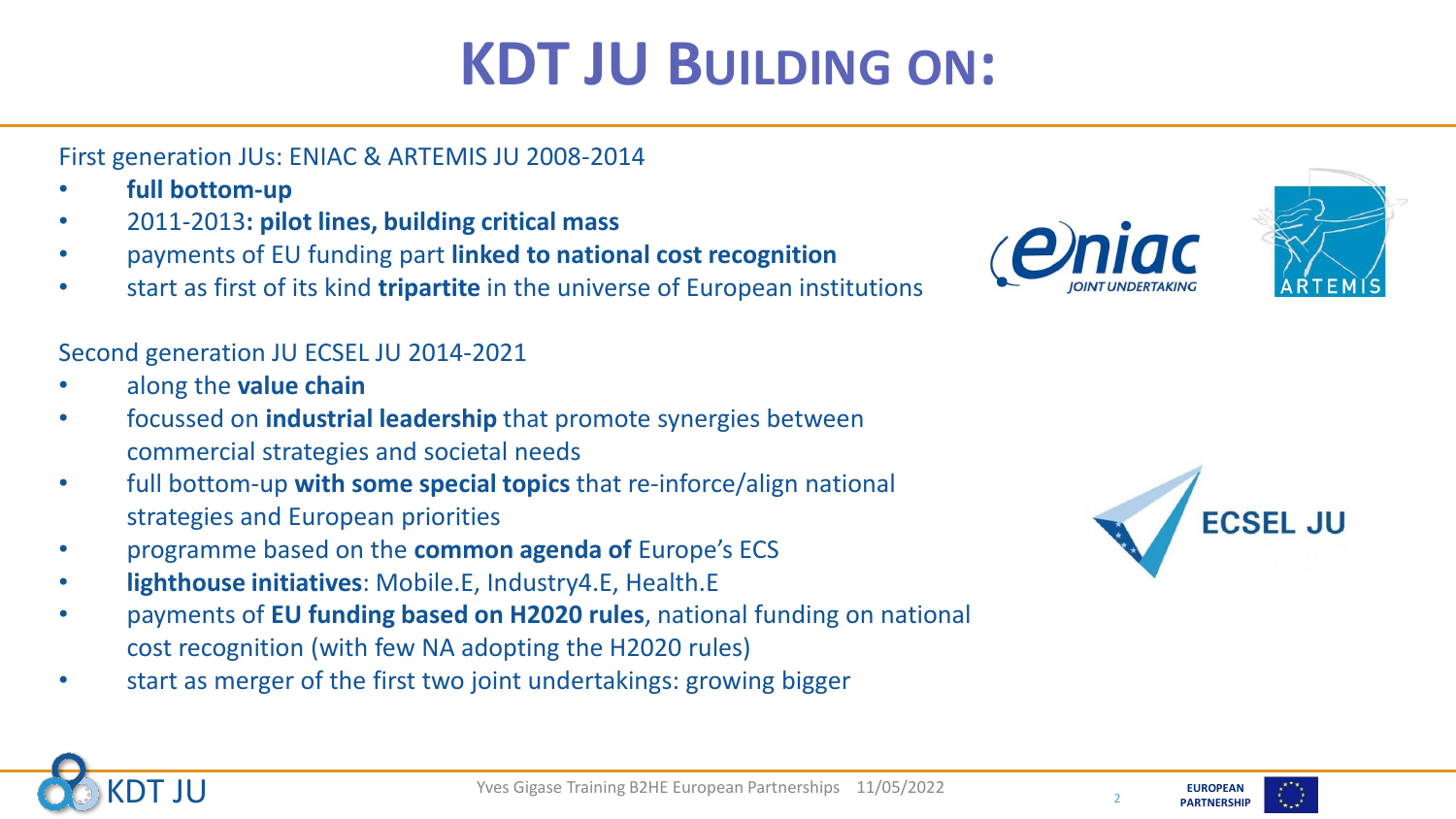# **ECSEL JU 2014-2021**

- 96 projects including 4 CSAs
- 3 220 beneficiaries
- 4 690 million Euro cost
- 2 280 million Euros in funding (EU+national)
- 408 500 Persons-month
- project participants from 29 participating states
- **More Moore: CMOS; SOI**
- **More Than Moore Power (GaN, Si SiC)**
- **MtM** Imaging
- **MtM Sensors and MEMS**
- **MtM LED, microbatteries, acoustics**
- **MtM** Packaging
- Neuromorphic chips
- **Mobility related hardware**
- Edge Computing systems
- Autonomous systems
- **Medtech**
- Smart Grid
- Industry4.0
- CPS connected
- CPS general





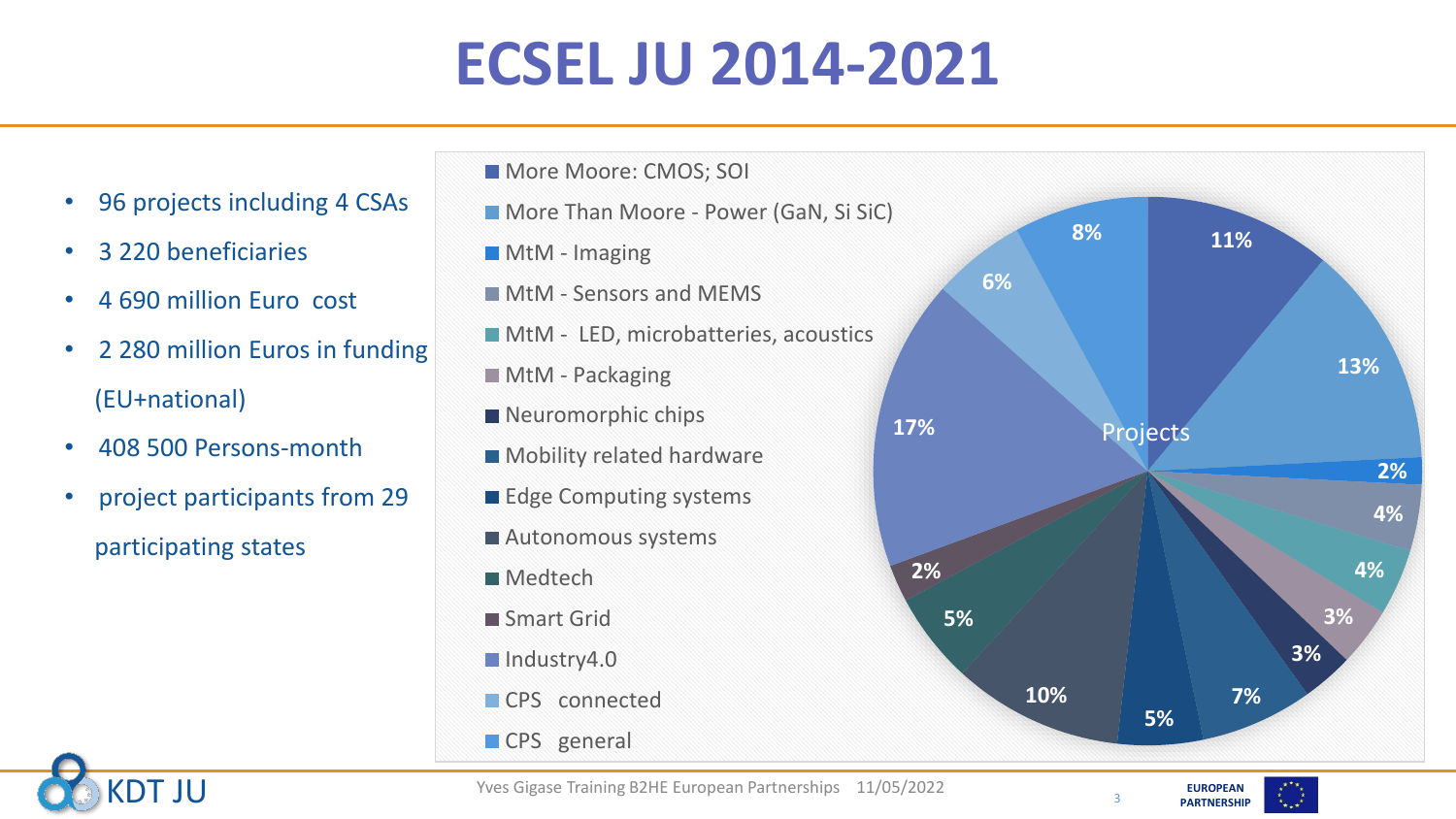# **KDT JU 2021-2027**

- Third generation
- KDT JU = Key Digital Technology Joint Undertaking
- Started : 30 November 2021 (ECSEL JU -> KDT JU)
- Tripartite: Commission Participating states Industry associations
- Supported by 3 Associations: AENEAS, INSIDE, EPoSS
- Budget ambition : 7.2B€ funded by 1,8 B€ (EU)+1,8 B€ (national)
- Based on new framework programme (Horizon Europe)

**https://www.kdt-ju.europa.eu/**

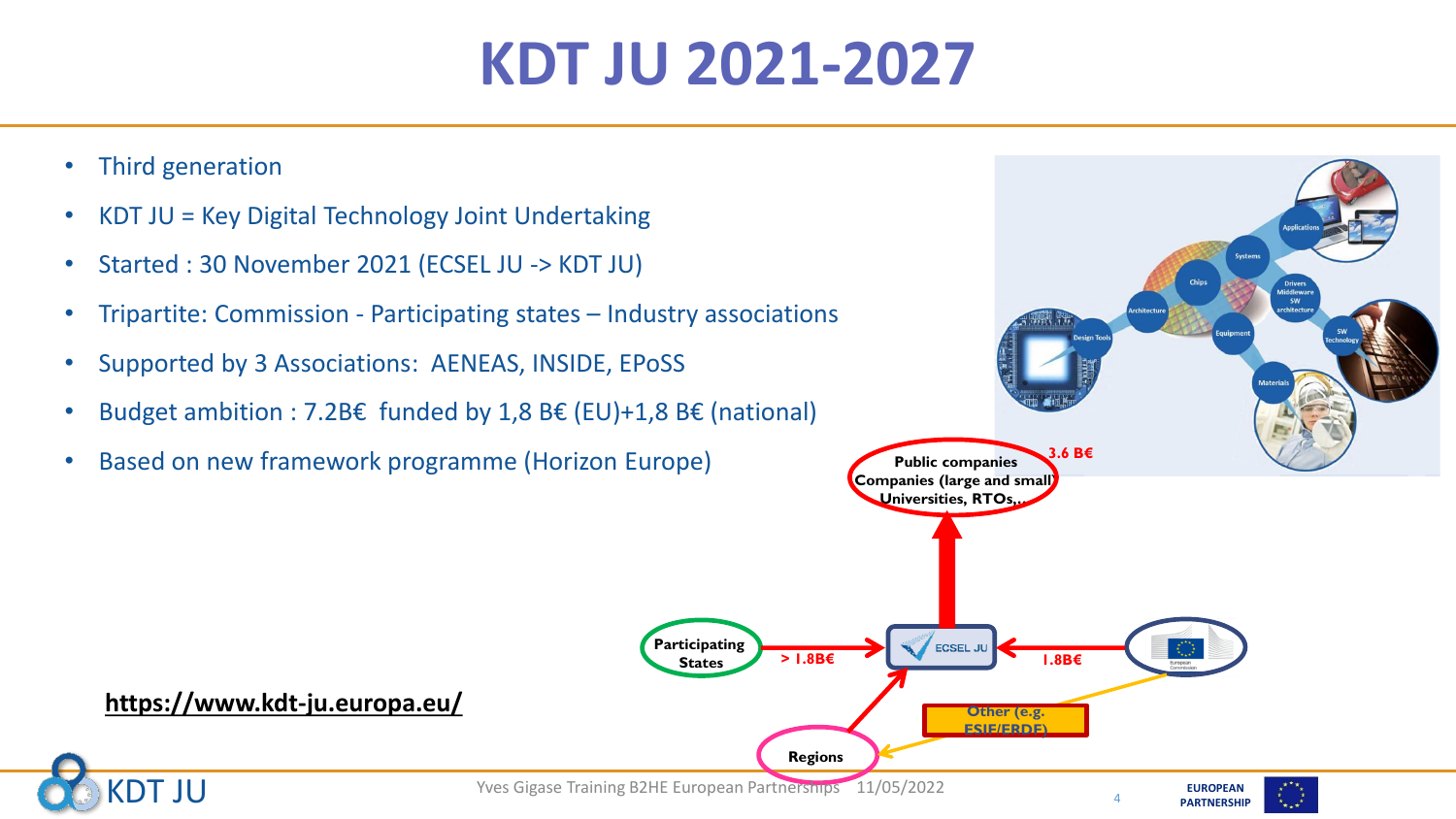### **KDT GOVERNANCE**

### **Union Body with Legal Personality**

| <b>Governing Board</b>                      |
|---------------------------------------------|
| <b>KDT Members</b>                          |
| (EC, Participating States, Private Members) |

#### **Executive Director** Programme Office

#### **Public Authorities Board**

European Commission, KDT Participating States

**Private Members Board** AENEAS, INSIDE, EPoSS

• **Strategic orientation, supervision** Approves the ECS-SRIA, Work Programme (WP), strategic orientation and all operations of the KDT JU, and supervises the implementation of its activities

• **Chief Executive, legal representation** Elaborates budget proposal, executes calls; monitors projects

• **Representatives of the Public Authorities** Approves rules of procedure and launch of calls for proposals, establishes funding budget, selection and allocation of funding to successful proposals

• **Defines research agenda**

Elaborates the Strategic Research and Innovation Agenda (ECS-SRIA) and organise supporting activities and events including an annual Stakeholder Forum.



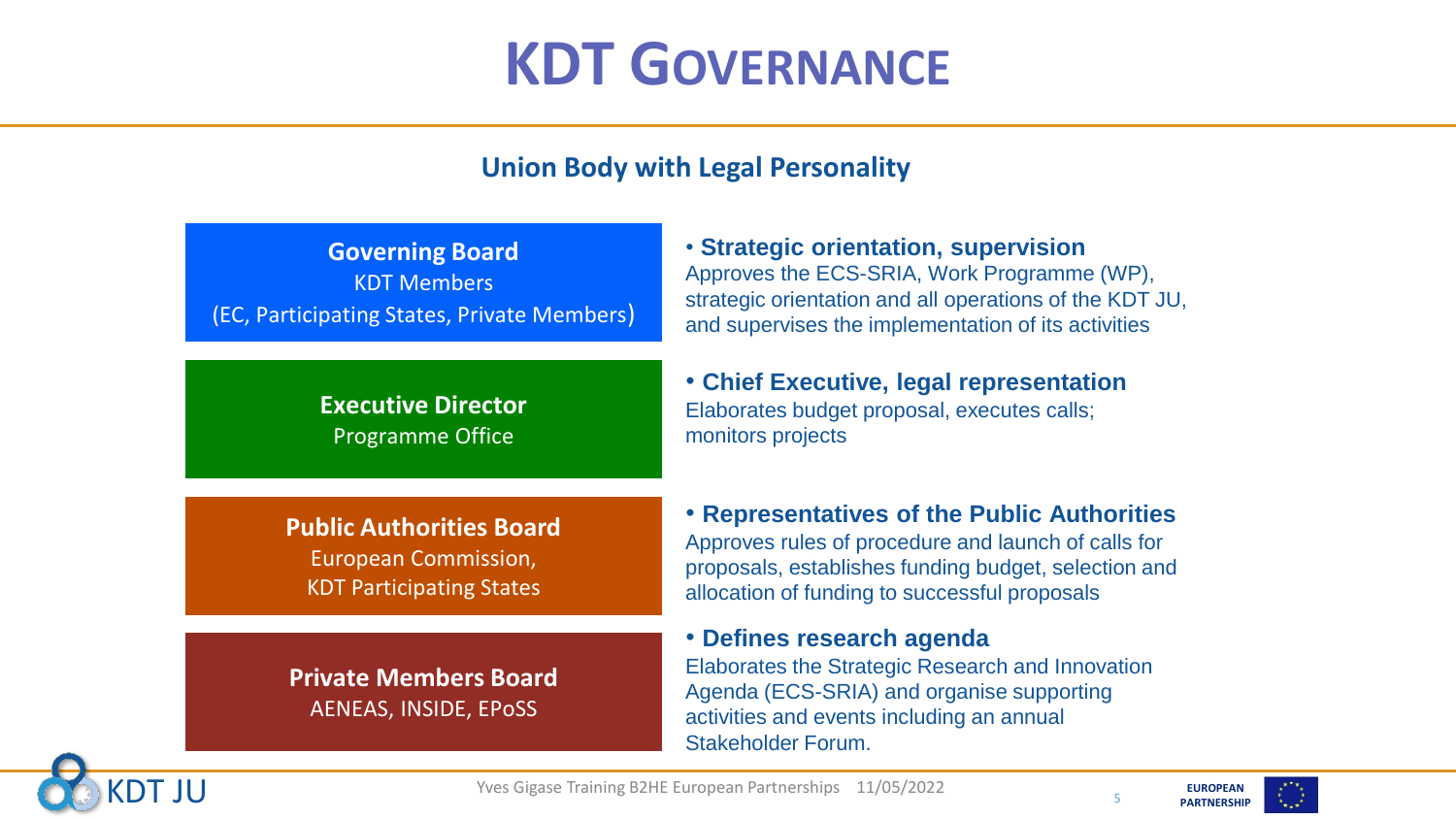# **ECS SRIA**

Strategic Research and Innovation Agenda 2022

**ELECTRONIC COMPONENTS AND SYSTEMS** 

- **Boost industrial competitiveness through interdisciplinary** technology innovations.
- Ensure/reinforce **EU strategic autonomy**  through secure, safe and reliable ECS supporting key European application domains.
- **Establish and strengthen sustainable and** resilient ECS value chains supporting the **Green Deal**.
- Unleash the full potential of intelligent and autonomous ECS-based systems for the **European digital era**.





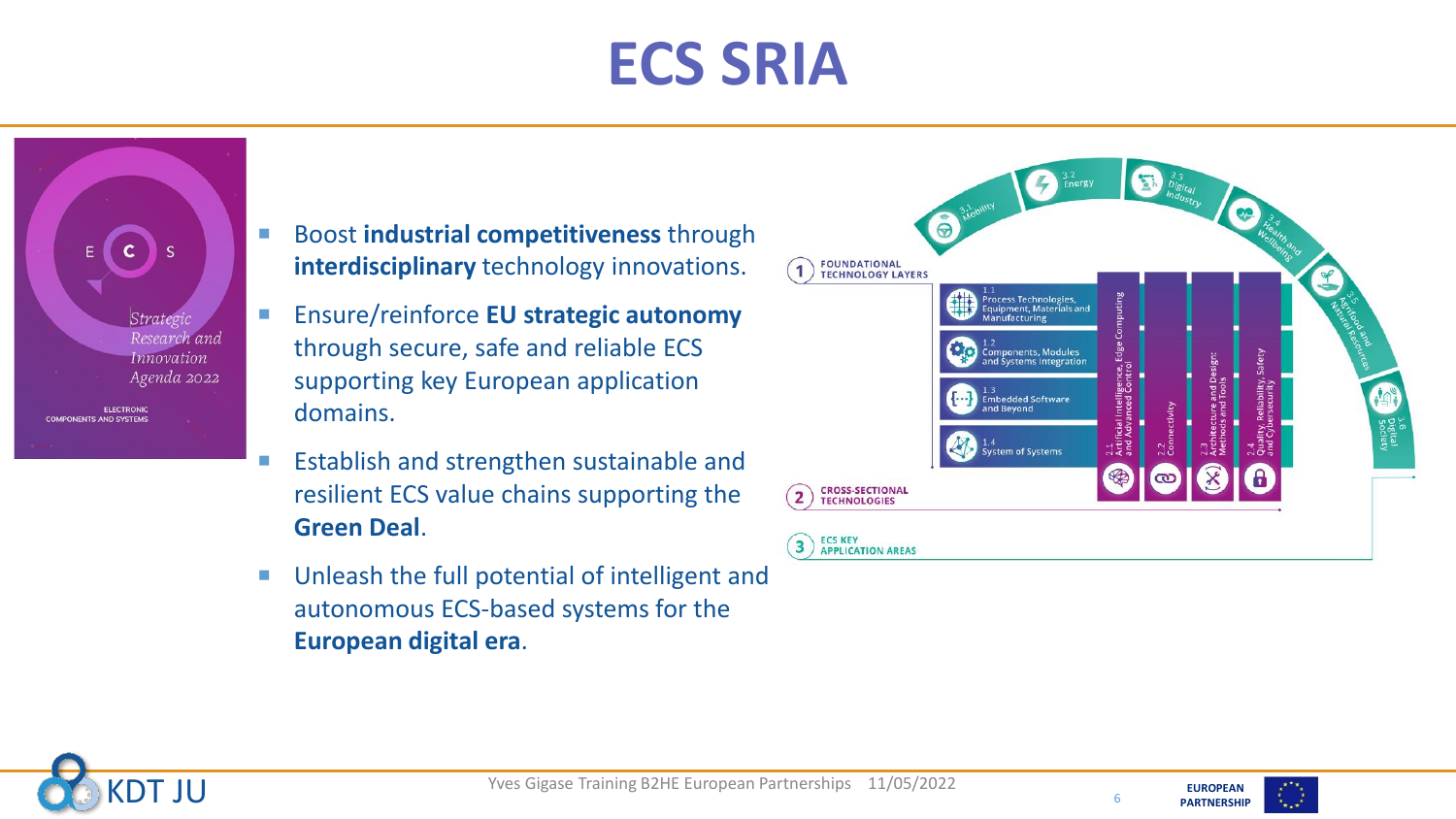### **COOPERATION ASPECTS**

Potential for synergies through cooperative actions are multiple :

- Smart Networks & Services: initiative on 5G and 6G connectivity
- European High Performance Computing: initiative on underlying supercomputing capacities
- Photonics, AI, data, robotics, Global competitive space system and Made in Europe: synergies are needed where EU industry has to develop leadership and competitiveness in the global digital economy.
- Digital Europe Programmes with testing facilities, skills development and capacity building activities in specific digital domains, similar for Connecting Europe Programmes
- Health, Mobility and Energy partnerships
- IPCEI, other national programmes
- Eureka clusters
- Coordination with regional clusters such as Silicon Europe, Silicon Saxony (Dresden), Minalogic (Grenoble), and DSP Valley (Leuven-Eindhoven)

#### **European Partnerships**

#### **HORIZON EUROPE PILLAR II - Global challenges & European industrial competitiveness CLUSTER 1: Health CLUSTER 4: Digital. CLUSTER 5: Climate. CLUSTER 6: Food. Industry & Space Energy & Mobility** Bioeconomy, Agriculture.

| <b>Innovative Health Initiative</b>                                                     | <b>Key Digital Technologies</b>                | <b>Clean Hydrogen</b>                                                           | <b>Circular Bio-based Europe</b>                           |  |
|-----------------------------------------------------------------------------------------|------------------------------------------------|---------------------------------------------------------------------------------|------------------------------------------------------------|--|
| <b>Global Health Partnership</b>                                                        | <b>Smart Networks &amp;</b><br><b>Services</b> | <b>Clean Aviation</b>                                                           | <b>Rescuing Biodiversity to</b><br>Safeguard Life on Earth |  |
| <b>Transformation of health</b><br>systems                                              | <b>High Performance</b><br>Computing           | <b>Single European Sky ATM</b><br>Research 3                                    | <b>Climate Neutral.</b><br>Sustainable & Productive        |  |
| Chemicals risk<br>assessment                                                            | <b>European Metrology</b>                      | <b>Europe's Rail</b>                                                            | <b>Blue Economy</b>                                        |  |
|                                                                                         | (Art. 185)                                     | <b>Connected and Automated</b>                                                  | Water4All                                                  |  |
| <b>ERA</b> for Health                                                                   | <b>Al-Data-Robotics</b>                        | Mobility (CCAM)                                                                 | Animal Health & Welfare*                                   |  |
| Rare diseases*                                                                          | <b>Photonics</b>                               | <b>Batteries</b>                                                                |                                                            |  |
| One-Health Anti Microbial<br>Resistance*                                                | Zero-emission waterborne                       | <b>Accelerating Farming</b><br><b>Systems Transitions*</b>                      |                                                            |  |
|                                                                                         | <b>Made in Europe</b>                          | transport                                                                       |                                                            |  |
| Personalised Medicine*                                                                  | Clean steel - low-carbon<br>Zero-emission road | Agriculture of Data*                                                            |                                                            |  |
| Pandemic Preparedness*                                                                  | steelmaking                                    | transport                                                                       | Safe & Sustainable Food<br>System <sup>*</sup>             |  |
| Co-funded or co-programmed                                                              | Processes4Planet                               | <b>Built4People</b>                                                             |                                                            |  |
|                                                                                         | Global competitive space<br>systems**          | <b>Clean Energy Transition</b>                                                  |                                                            |  |
|                                                                                         |                                                | <b>Driving Urban Transitions</b>                                                |                                                            |  |
| Institutionalised Partnerships (Art 185/7)<br>Institutionalised Partnerships / EIT KICs |                                                |                                                                                 |                                                            |  |
| Co-Programmed                                                                           |                                                |                                                                                 |                                                            |  |
| Co-Funded                                                                               |                                                | Calls with opening dates in 2023-24<br>Calls with opening dates not before 2022 |                                                            |  |
|                                                                                         |                                                |                                                                                 |                                                            |  |



**EUROPEAN** Yves Gigase Training B2HE European Partnerships 11/05/2022<br> **Realision** PARTNERSHIP

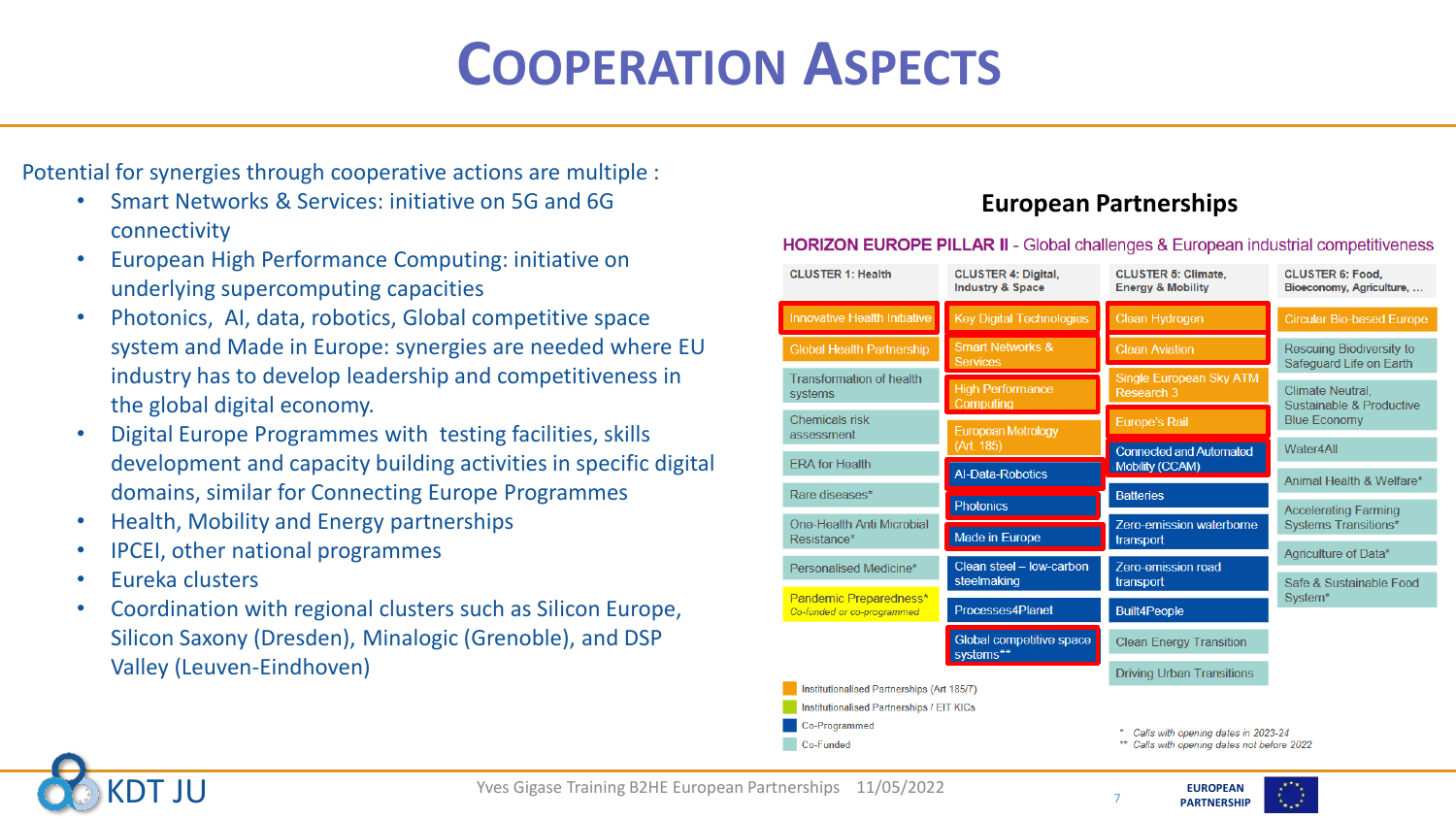### **8 GOOD REASONS TO PARTICIPATE IN KDT PROJECTS**

- **1. Critical mass**
- **2. Value chain projects:** including value chain partners is the motorway to accelerate co-innovation and market adoption
- 3. Building **trust**
- 4. Creating project pipelines for **long-term continuity**
- 5. Pushing new products/technologies in **new markets**, starting new companies
- 6. Exploitation of **synergies** across application and technology domains
- 7. Support working across competition, benchmarking technologies and **sharing innovation risk**
- 8. Allow the **education** of engineers/scientists in new technologies.

FOR HE ADD:

- 1. Participate to projects that **make a difference** to the planet and humanity
- 2. Leverage your participation through **cooperation across programmes**



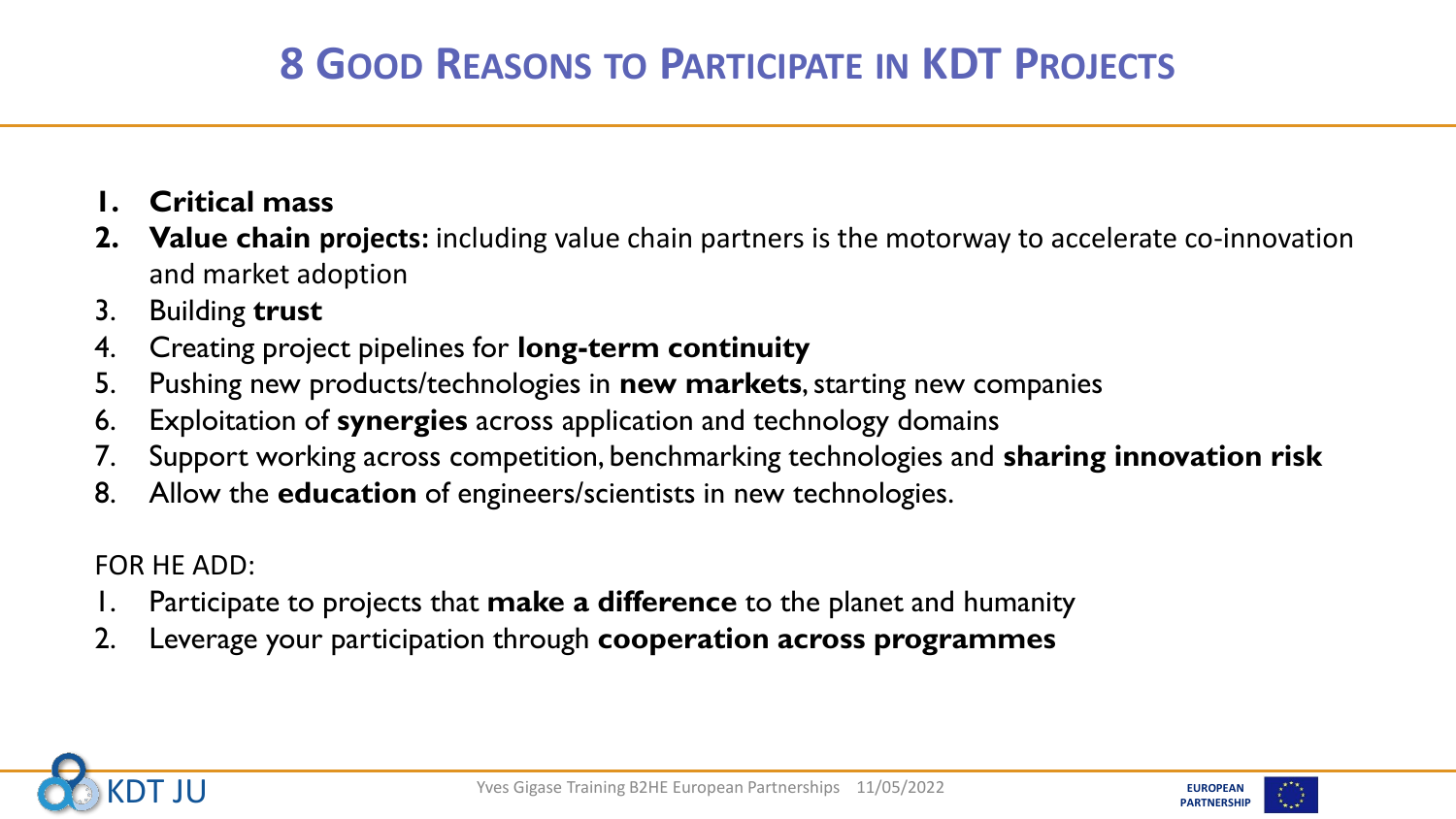### **KDT CALL PLANNING**





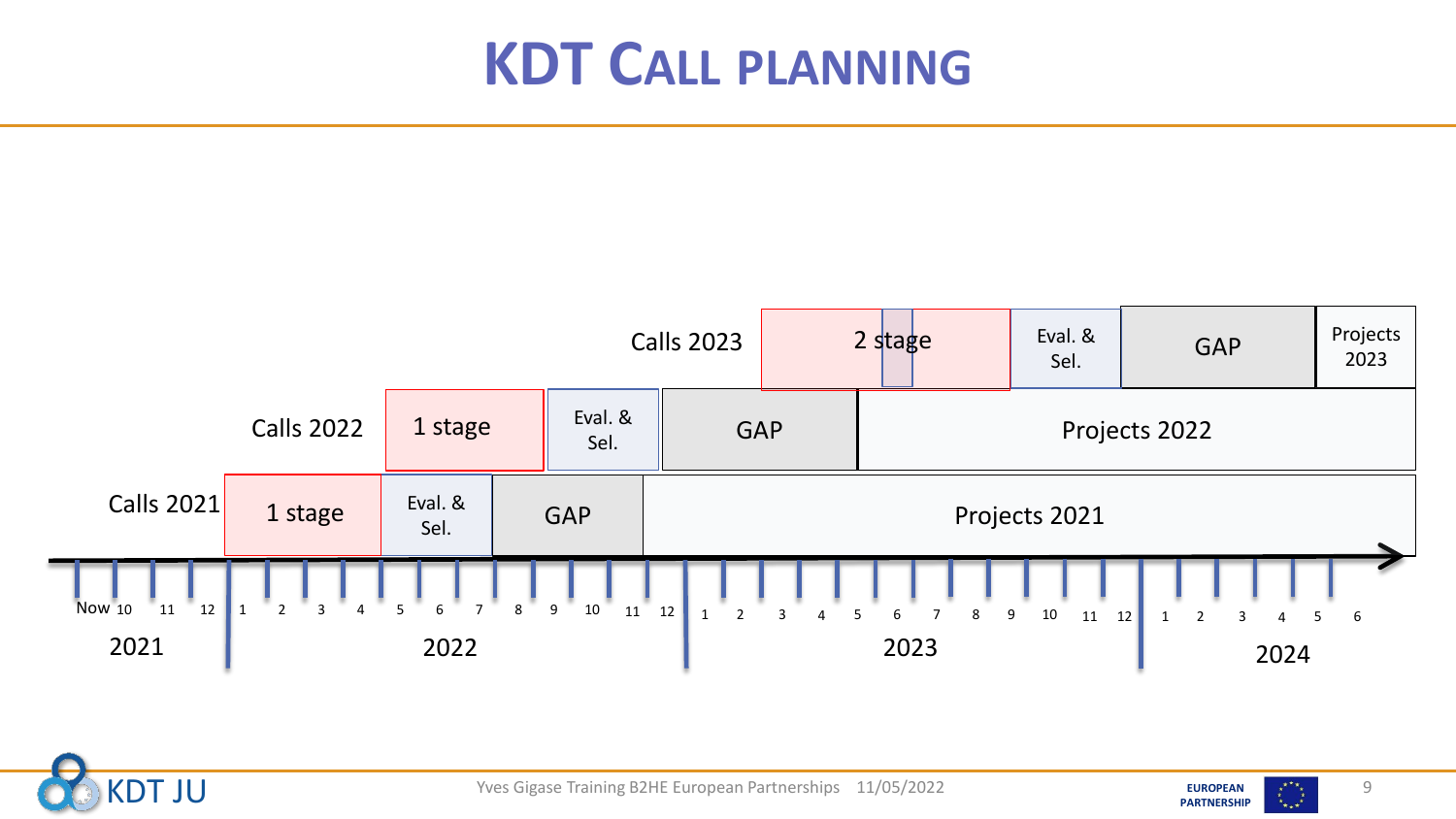### **STRUCTURE AND TOPICS**

| <b>Action</b>                 |                                                                                    | <b>Estimated EU</b>         |
|-------------------------------|------------------------------------------------------------------------------------|-----------------------------|
|                               |                                                                                    | Expenditure ( $M\epsilon$ ) |
| <b>Call 2021-1 IA</b>         | General according to SRIA 2021                                                     | 108.0 M€                    |
| Call 2021-1-IA-Focus Topic    | Development of open-source RISC-V building blocks                                  | 20.0 M€                     |
| $\overline{C}$ all 2021-2 RIA | General according to SRIA 2021                                                     | 50.0 M€                     |
| Call 2021-2-RIA-Focus Topic 1 | Processing solutions for AI at the edge addressing the design stack and middleware | 20.0 M€                     |
| <b>Call 2021-3-CSA</b>        | A Pan-European chip infrastructure for design innovation                           | 10.0 M€                     |
|                               | Total                                                                              | 208.0 M€                    |

| <b>Action</b>                  | <b>Topic</b>                                                                                                | <b>Estimated EU</b><br><b>Expenditure (M€)</b> |
|--------------------------------|-------------------------------------------------------------------------------------------------------------|------------------------------------------------|
| <b>Call 2022-1 IA T1</b>       | Topic 1 General according to SRIA 2022 (IA)                                                                 | 120.0                                          |
| Call 2022-1 IA T2 Focus Topic  | Topic 2: Focus topic on Industrial supply chain for silicon photonics (IA)                                  | 20.0                                           |
| Call 2022-1 IA T3 Focus Topic  | Topic 3: Focus topic on Design of Customisable and Domain Specific Open-<br>source RISC-V Processors (IA)   | 20.0                                           |
| <b>Call 2022-2 RIA T1</b>      | Topic 1: General according to SRIA 2022 (RIA)                                                               | 74.5                                           |
| Call 2022-2 RIA T2 Focus Topic | Ttopic 2: Focus topic on Ecodesigned smart electronic systems supporting<br>the Green Deal objectives (RIA) | 20.0                                           |
|                                | Total                                                                                                       | 254.5 M $\epsilon$                             |



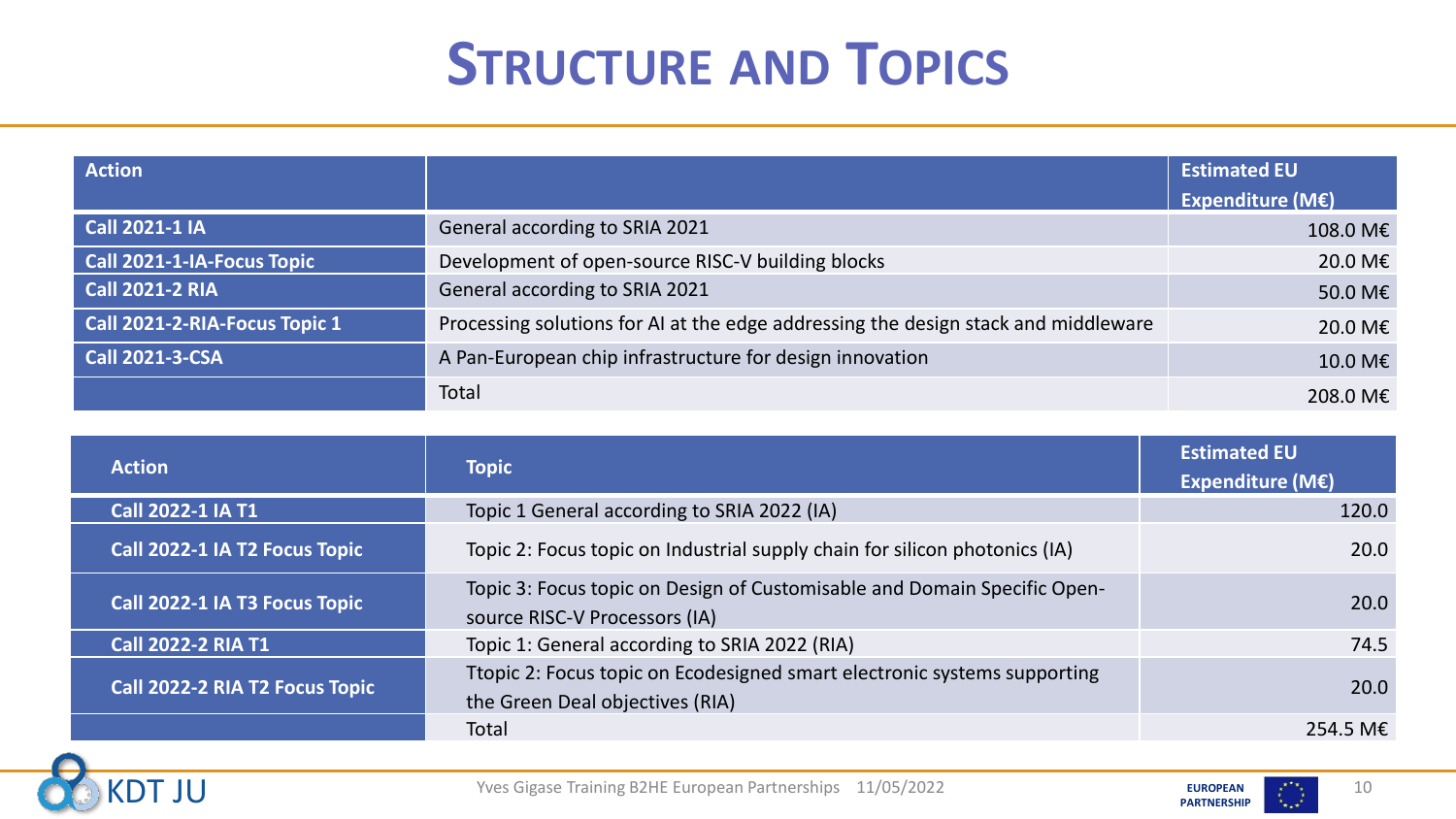### **HOW TO PARTICIPATE?**



**ECS Collaboration Tool** 

A networking tool for project ideas and potential partners.

Inside and AENEAS have now merged their collaboration support tools into a single co-managed service: the ECS Collaboration Tool. AENEAS and Inside Industry Association wanted to create one tool to facilitate easy information exchange within the ECS community and allow the collection and management of all relevant data, ideas and project proposals in one place.

https://aeneas-office.org/collaboration/ecs-tool/





Look for a partner

Use the partner search on ECS Collaboration Tool to look for possible partners based on their expertise and invite them to join your project idea.



#### **ECS Brokerage Event 2022**

The 2022 edition of the ECS Brokerage Event will be held online on 18-19 January 2022. More here.



**EUROPEAN** Yves Gigase Training B2HE European Partnerships 11/05/2022<br>
PARTNERSHIP

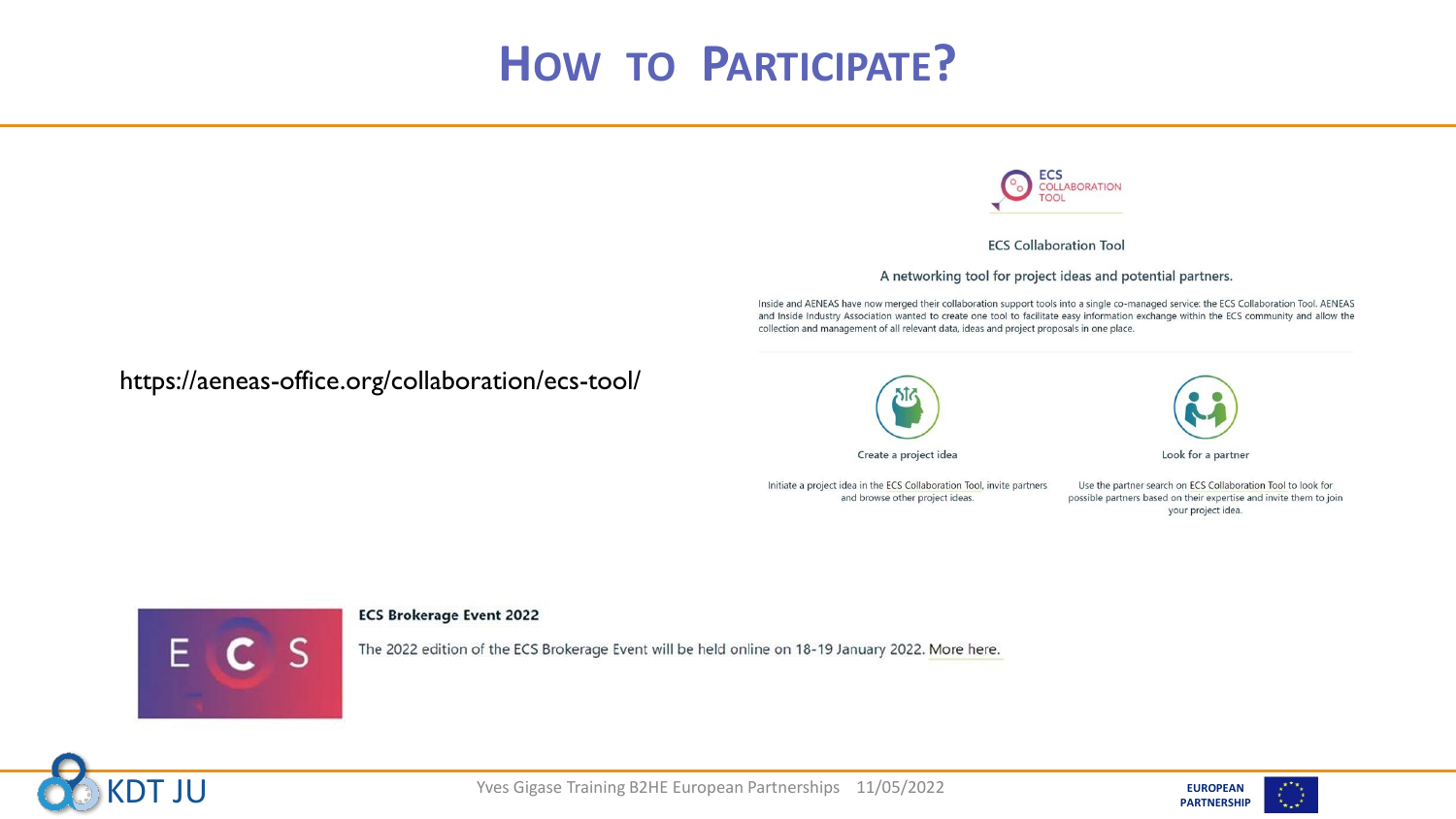### **A NEW DEVELOPMENT: EUROPEAN CHIPS ACT**





### **https://ec.europa.eu/commission/presscorner/detail/en/ip\_22\_729**